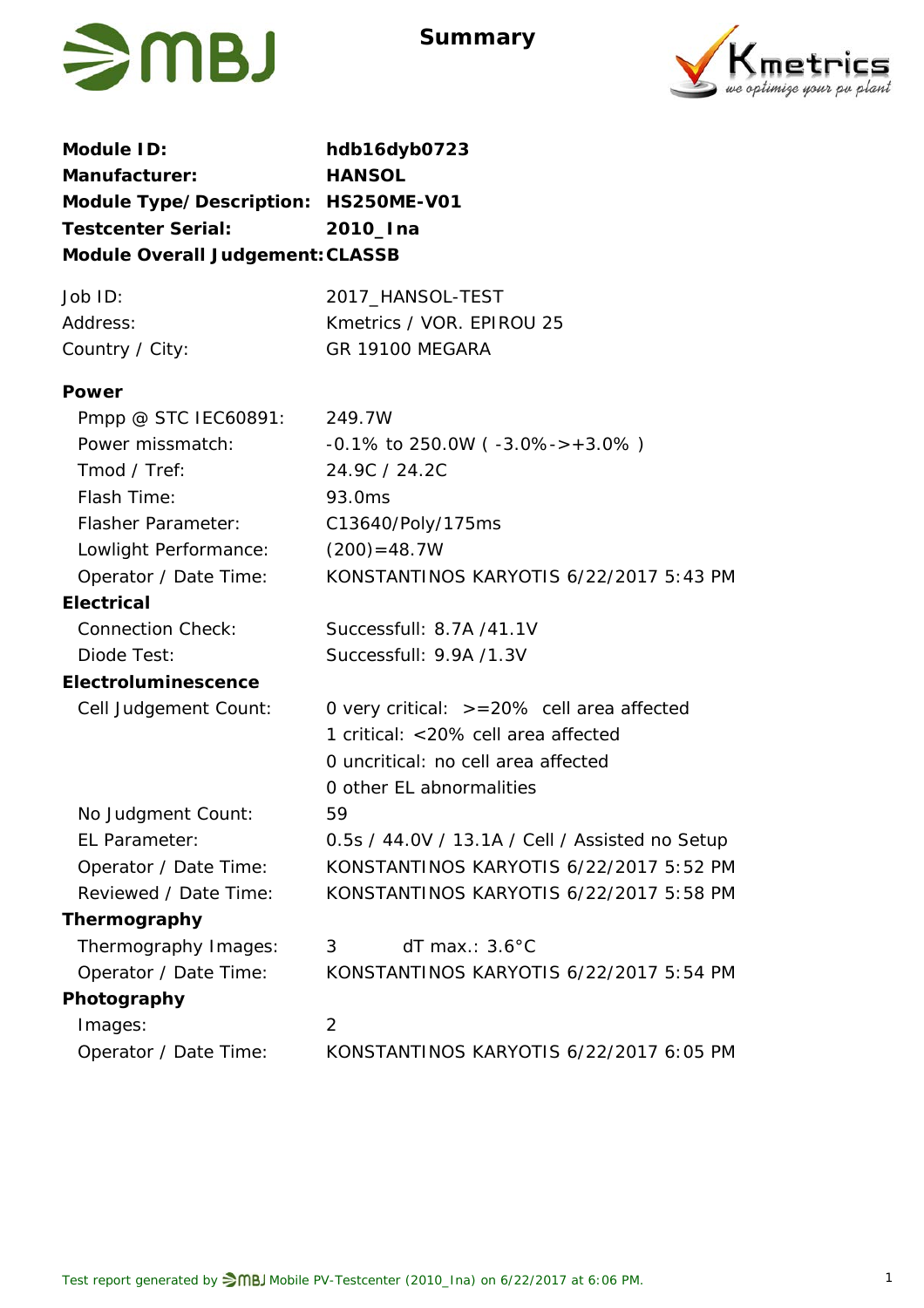

ve optimise uour

Module ID: hdb16dyb0723 Type ID: HANSOL / HS250ME-V01



I-V Curve

Software:577p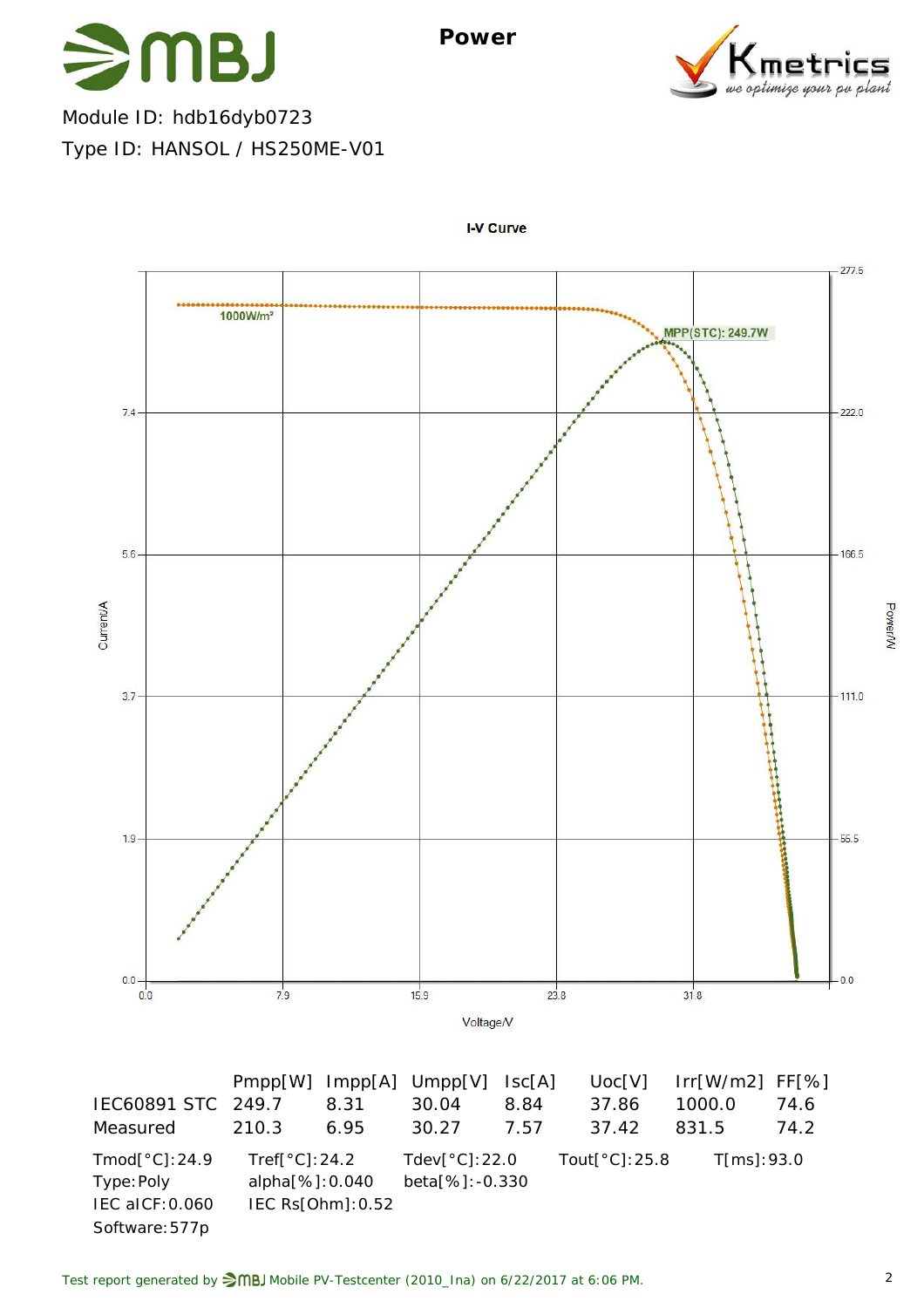

Module ID: hdb16dyb0723 Type ID: HANSOL / HS250ME-V01



**I-V Curve** 

| IEC60891 Irr [W/m2] | 200   | 1000  |
|---------------------|-------|-------|
| IEC60891 Pmpp [W]   | 48.7  | 249.7 |
| Module Eff [%]      | 15.2  | 15.6  |
| Norm. Delta [%]     | $-24$ | 0.0   |
|                     |       |       |

Measured [W/m2] 207.3 831.5 Module Width/Height (Portrait) [mm]:982\*1630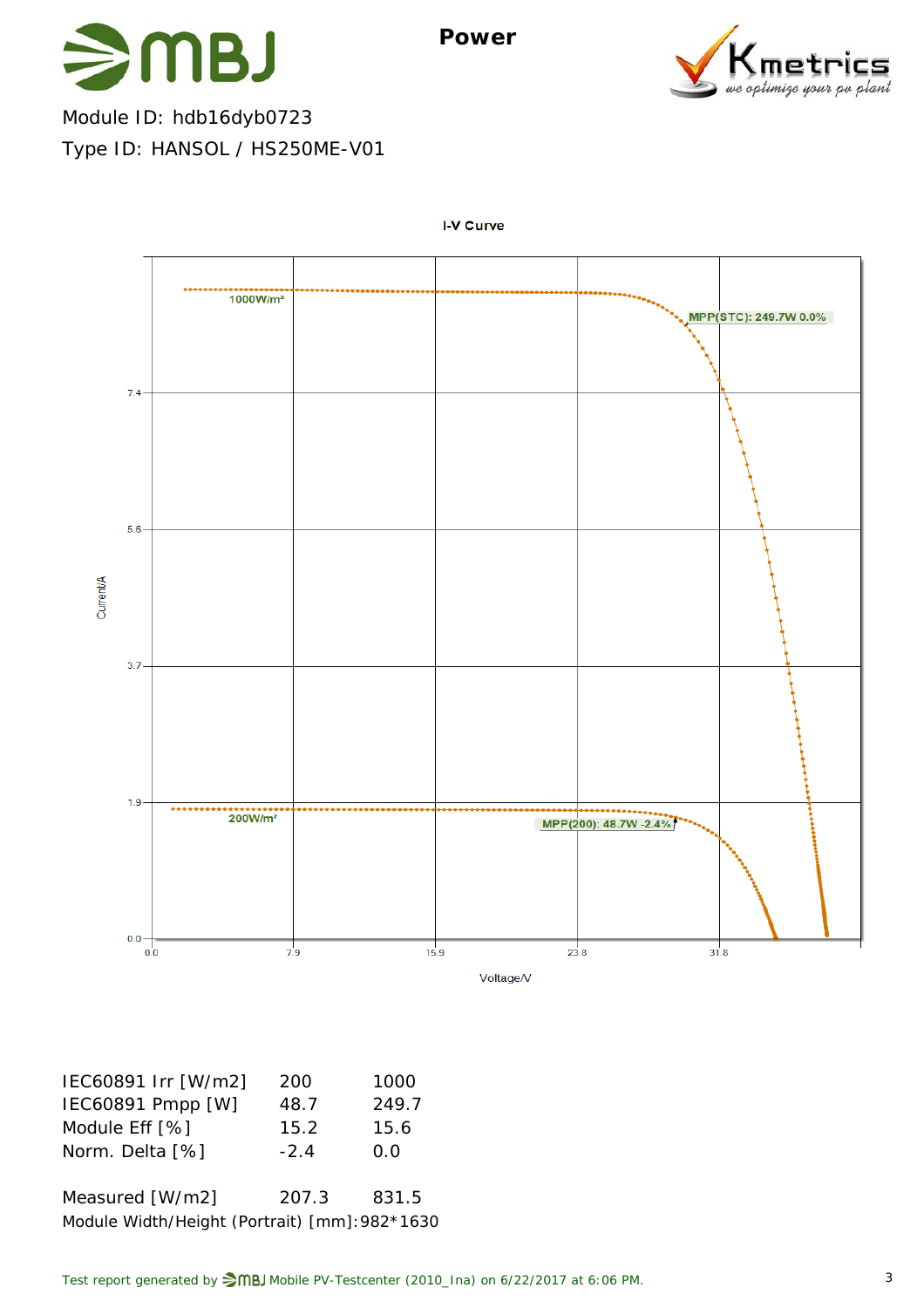## **Electroluminescence for hdb16dyb0723**



Current[A]: 13.103 Voltage[V]: 43.954

Exposure Time [ms]: 450 KONSTANTINOS KARYOTIS 6/22/2017 5:52 PM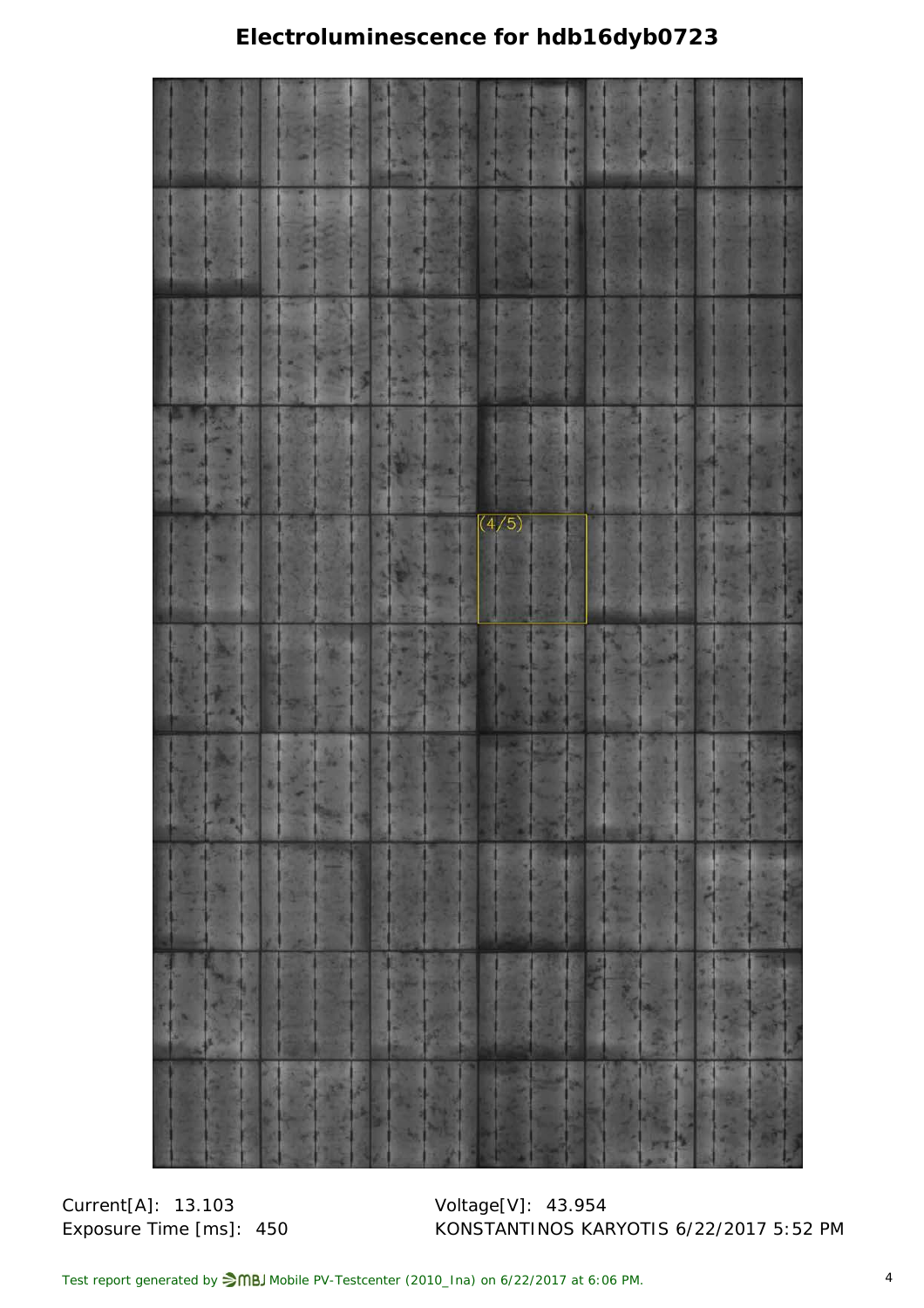## **LOW Electroluminescence for hdb16dyb0723**



Current[A]: 1.303 Voltage[V]: 34.791

Exposure Time [ms]: 4000 KONSTANTINOS KARYOTIS 6/22/2017 5:52 PM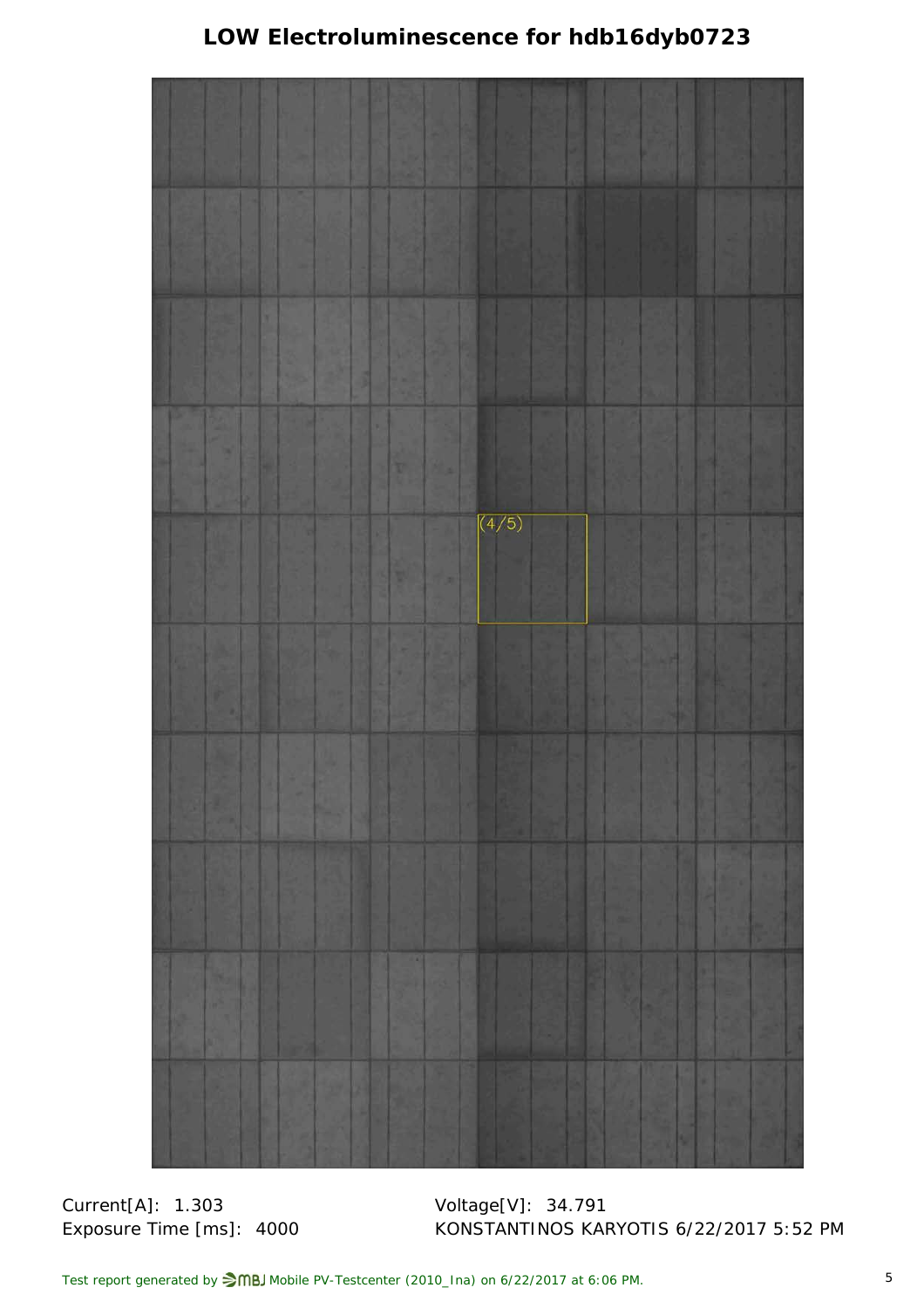**EL details for hdb16dyb0723**

## EL Image of Cell (4/5)



critical: <20% cell area affected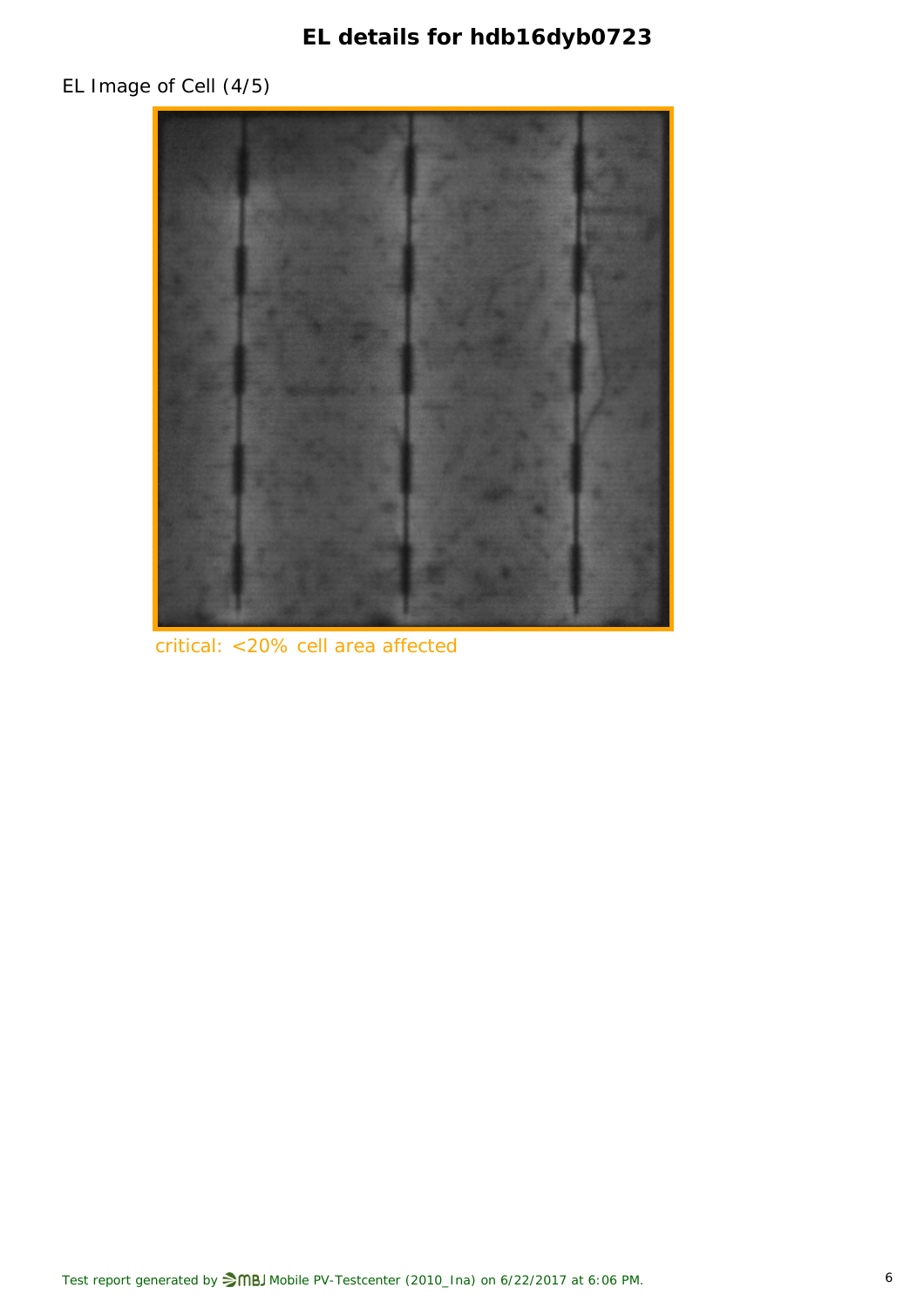### **Thermography for hdb16dyb0723**



I[A]:13.1 U[V]:43.6 t[s]:53 dT[°C]:3.6

Palet Low:24.3°C High:29.2°C Temperature Lowest:24.4°C Highest:28.0°C



Palet Low:23.4°C High:28.6°C Temperature Lowest:23.4°C Highest:27.0°C I[A]:13.1 U[V]:43.7 t[s]:37 dT[°C]:3.6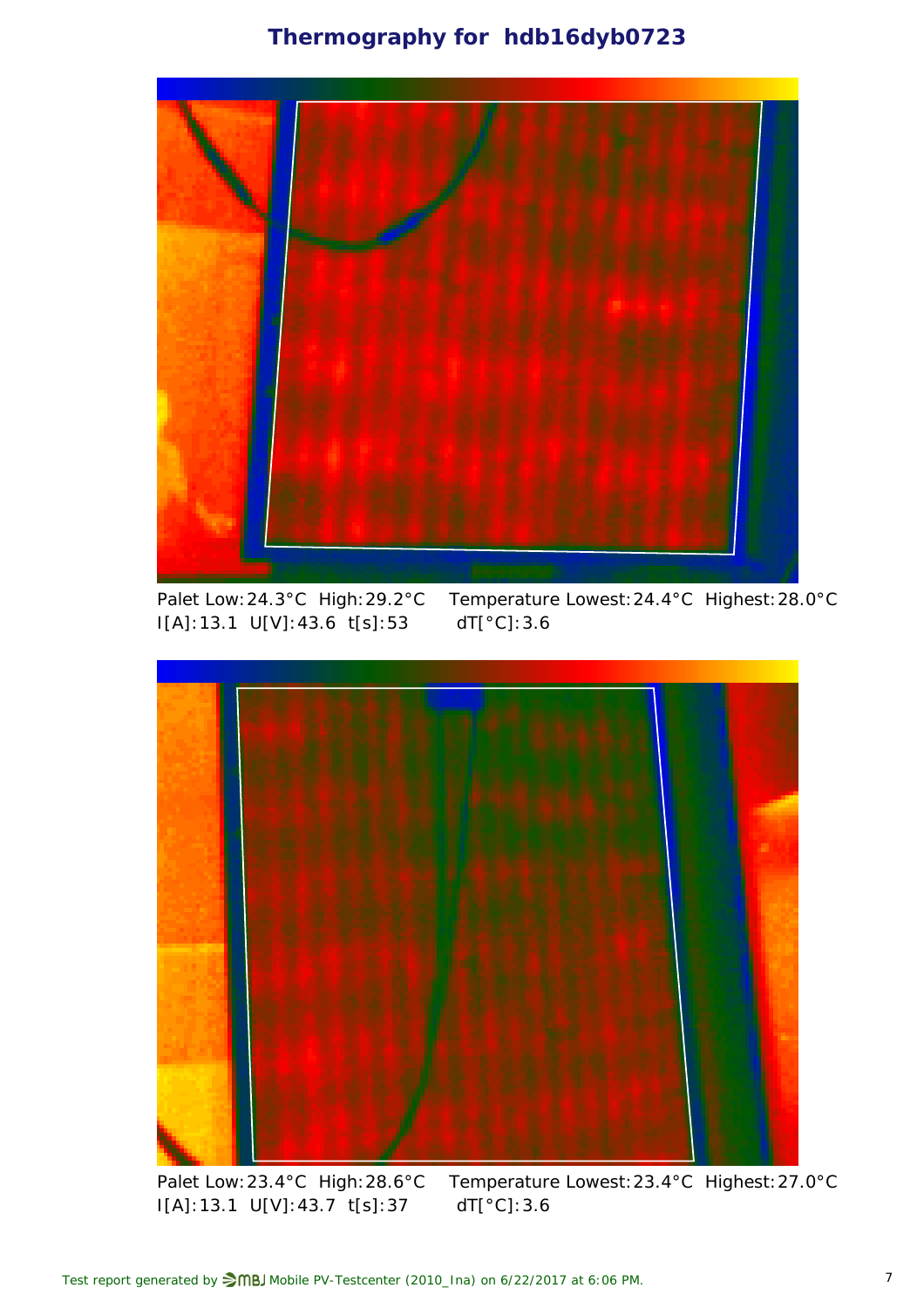**Thermography for hdb16dyb0723**



I[A]:13.1 U[V]:43.7 t[s]:32 dT[°C]:3.2

Palet Low:22.8°C High:28.7°C Temperature Lowest:23.4°C Highest:26.6°C